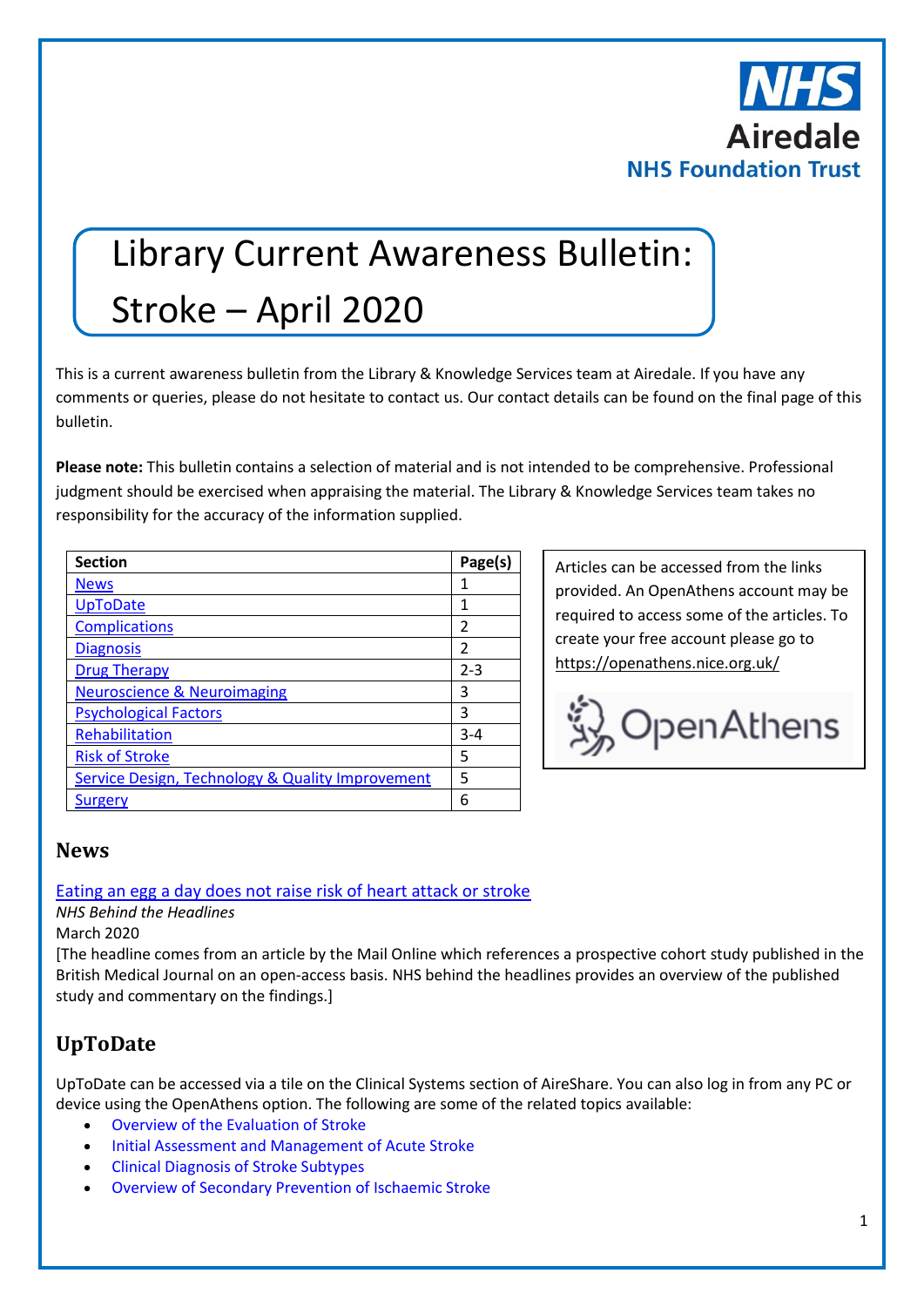# <span id="page-1-0"></span>**Complications**

[Study on the risk prediction for cerebral infarction after transient ischemic attack: A STROBE compliant](https://journals.lww.com/md-journal/FullText/2020/03130/Study_on_the_risk_prediction_for_cerebral.55.aspx)  [study](https://journals.lww.com/md-journal/FullText/2020/03130/Study_on_the_risk_prediction_for_cerebral.55.aspx)

Zhang, C. et al *Medicine*, vol. 99 (11) p. e19460 March 2020

[This study aimed to evaluate the value of ABCD<sup>2</sup> score, ABCD<sup>2</sup> score combined with magnetic resonance diffusion weighted imaging (DWI) and intracranial arterial magnetic resonance angiography (MRA) in predicting cerebral infarction after 2 to 30 days of transient ischaemic attack (TIA). 182 patients with TIA were enrolled and their clinical data, test results of DWI and MRA were collected. The incidence of cerebral infarction was observed at 2 days, 7

days and 30 days after TIA. The relationship between ABCD<sup>2</sup> score, performances of DWI and MRA and the early incidence of cerebral infarction after TIA was analysed.]

## <span id="page-1-1"></span>**Diagnosis**

[Aortic dissection masquerading as a code stroke: A single-centre cohort study](https://journals.sagepub.com/doi/pdf/10.1177/2396987319883713)

Guglielmi, V. et al

*European Stroke Journal*, vol. 5(1) pp. 56-62 March 2020

[The authors report estimated incidence, clinical manifestations, treatment and outcomes of patients with an acute aortic dissection who presented to the emergency department at a comprehensive stroke centre, between 2015 and 2018, with neurological deficits suggestive of an acute stroke ('code stroke') (n=2,874). All patients routinely underwent non-contrast computed tomography of the brain and computed tomography-angiography of the aortic arch, cervical and intracranial arteries.]

# <span id="page-1-2"></span>**Drug Therapy**

[Comparison between thromboelastography and the conventional coagulation test in detecting effects of](https://journals.lww.com/md-journal/FullText/2020/03060/Comparison_between_thromboelastography_and_the.54.aspx)  [antiplatelet agents after endovascular treatments in acute ischemic stroke patients: A STROBE-compliant](https://journals.lww.com/md-journal/FullText/2020/03060/Comparison_between_thromboelastography_and_the.54.aspx)  [study](https://journals.lww.com/md-journal/FullText/2020/03060/Comparison_between_thromboelastography_and_the.54.aspx)

Liang, C. et al *Medicine*, vol. 99(10) p. e19447 March 2020

[\[T](http://europepmc.org/article/MED/32257246?singleResult=true)his retrospective cohort study was designed to provide initial data to compare thromboelastography (TEG) with the conventional coagulation test (CCT) to analyse the coagulation function of antiplatelet drugs in patients with acute ischaemic stroke after endovascular therapy (n=240). The baseline and clinical characteristics of these patients were collected with respect to TEG and CCT, fibrinogen (FIB), international normalized ratio (INR), and platelet count (PLT) on day 5 after aspirin and clopidogrel post-endovascular interventions. The correlation and agreement of these 2 detecting methods were analysed[.\]](http://europepmc.org/article/MED/32257246?singleResult=true)

## [Patient perception of anticoagulant treatment for stroke prevention \(RE-SONANCE study\)](https://openheart.bmj.com/content/7/1/e001202)

Vinereanu, D. et al *Open Heart*, vol. 7(1) March 2020

[The RE-SONANCE observational, prospective, multicentre, international study used the validated Perception on Anticoagulant Treatment Questionnaire (PACT-Q) to assess patients with AF already taking a VKA who were switched to dabigatran (cohort A), and newly diagnosed patients initiated on either dabigatran or a VKA (cohort B). Visit 1 (V1) was at baseline, and visit 2 (V2) and visit 3 (V3) were at 30–45 and 150–210 days after baseline, respectively. Primary outcomes were treatment satisfaction and convenience in cohort A at V2 and V3 versus baseline, and in cohort B for dabigatran and a VKA at V2 and V3. The main analysis set comprised 4,100 patients in cohort A and 5,365 in cohort B (dabigatran: 3,179; VKA: 2,186).]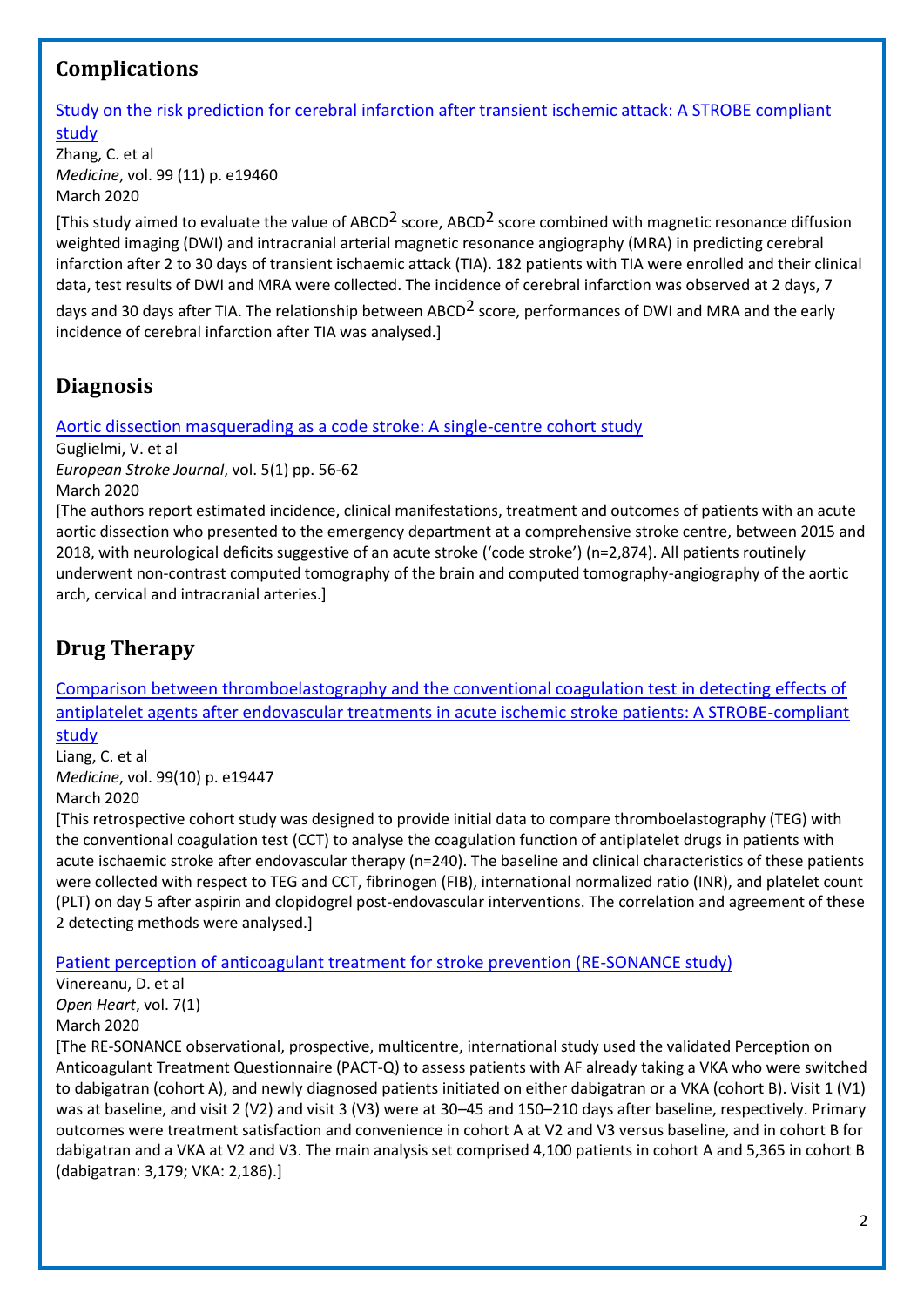#### [To treat or not to treat: Importance of functional dependence in deciding intravenous thrombolysis of](http://europepmc.org/article/MED/32178336?singleResult=true)  ["mild stroke" patients](http://europepmc.org/article/MED/32178336?singleResult=true)

Merlino, G. et al *Journal of Clinical Medicine,* vol. 9(3) March 2020

[The aims of this study were to investigate the effect of Intravenous thrombolysis (IVT) and to explore the role of functional dependence in influencing the response to IVT. This study was a retrospective analysis of a prospectively collected database, including 389 patients stratified into patients receiving IVT (IVT+) and not receiving IVT (IVT -) just because of mild symptoms.]

## <span id="page-2-0"></span>**Neuroscience & Neuroimaging**

[Brain oscillatory activity as a biomarker of motor recovery in chronic stroke](https://onlinelibrary.wiley.com/doi/full/10.1002/hbm.24876)

Ray, A.M. et al *Human Brain Mapping*, vol. 41(5) pp. 1296-1308 April 2020

[The neurophysiological data of 30 chronic stroke patients with severe upper‐limb paralysis are the basis of this observational study which investigated the relationship of oscillatory sensorimotor brain activity to motor recovery. The patients underwent an intervention including movement training based on combined brain–machine interfaces and physiotherapy of several weeks recorded in a double‐blinded randomized clinical trial. The alpha oscillations over the motor cortex of 22 of these patients were analysed using multilevel linear predictive modelling.]

## [Implementation of multimodal computed tomography in a telestroke network: Five-year experience](https://europepmc.org/article/pmc/pmc7052799)

Garcia-Esperon, C. et al *CNS Neuroscience & Therapeutics*, vol. 26(3) pp. 367-373 March 2020

[The authors hypothesised that multimodal computed tomography (mCT) at the primary centre—including noncontrast CT, CT perfusion, and CT angiography—may enhance reperfusion therapy decision‐making. They developed a network with five spoke primary stroke sites and assessed safety, feasibility, and influence of mCT in rural hospitals on decision‐making for thrombolysis. A total of 334 patients were assessed via telemedicine from April 2013 to June 2018. Clinical outcomes were measured, and decision-making compared using theoretical models for reperfusion therapy applied without mCT guidance.]

# <span id="page-2-1"></span>**Psychological Factors**

## [Post-stroke depression and functional impairments](https://www.sciencedirect.com/science/article/pii/S0010440X20300134?via%3Dihub) – A 3-year prospective study

Schottke, H. et al *Comprehensive Psychiatry*, vol. 99 March 2020

[The aims of this study were to 1) investigate the relationship between post-stroke depression (PSD), post-stroke functional impairments, and social support of stroke patients in a 3-year prospective design, and 2) address methodological shortcomings of previous studies. PSD was assessed with a structured clinical interview and a dimensional symptom rating scale. N=174.]

# <span id="page-2-2"></span>**Rehabilitation**

[Computerised speech and language therapy can help people with aphasia find words following a stroke](https://www.bmj.com/content/368/bmj.m520?hwoasp=authn%3A1586889817%3A4058671%3A2462540182%3A0%3A0%3AIdVHgtC%2FX0D4KfVSbBCL3w%3D%3D) Cook, R. et al *BMJ (Clinical Research ed.)* vol. 368 March 2020 [This article is part of the BMJ's NIHR Signals series. You can [read more about the collaboration here](https://www.bmj.com/content/364/bmj.l513) The author evaluates a study by Palmer, Dimairo and Cooper that was published in *Lancet Neurology*. It considers the purpose of the study, the findings, current guidance on the issue and the implications.]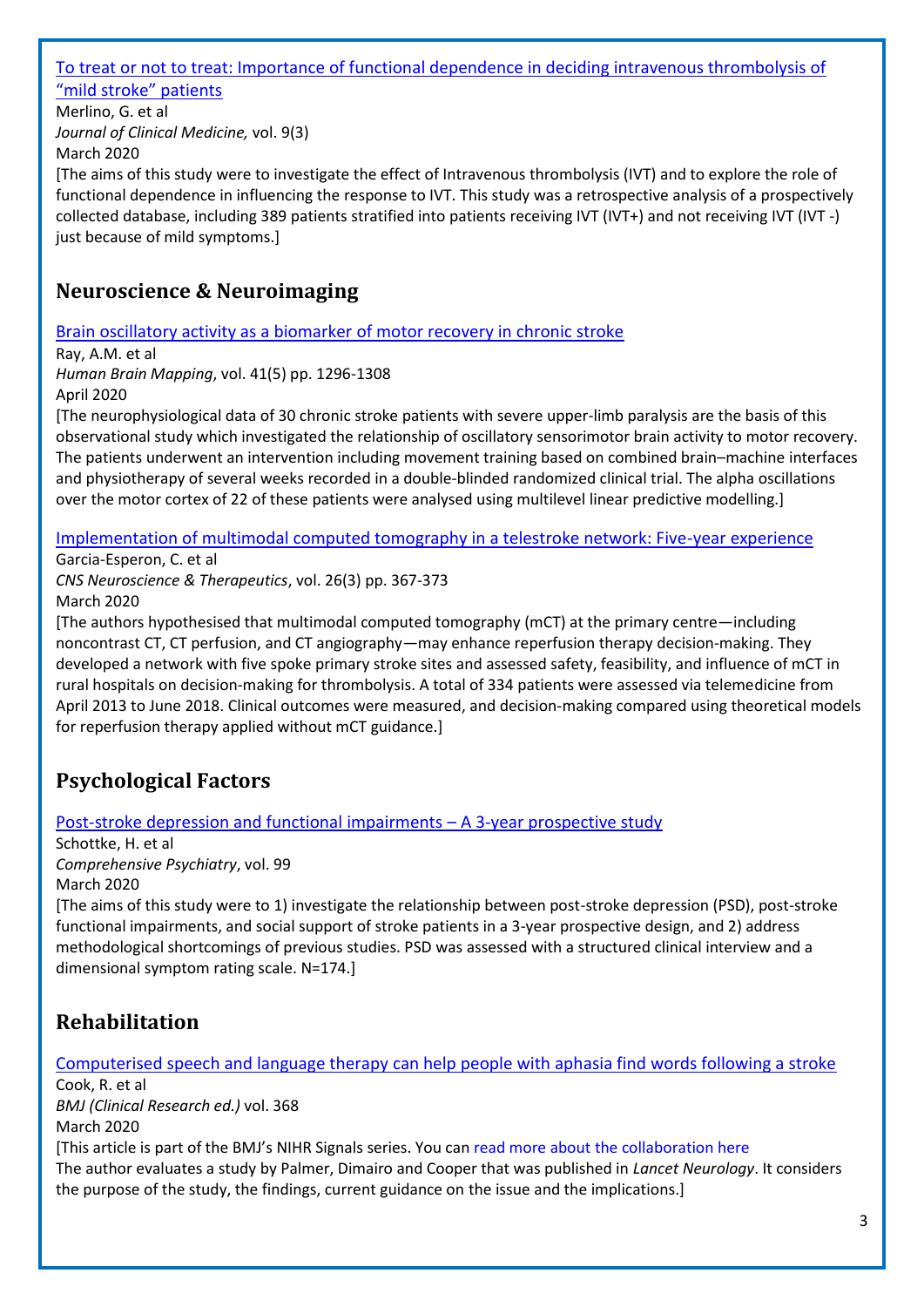# [Factors influencing the uptake of cardiac rehabilitation by cardiac patients with a comorbidity of stroke](https://www.ncbi.nlm.nih.gov/pmc/articles/PMC7010999/)

Harrison, A.S. et al *IJC Heart and Vasculature*, vol. 27 April 2020

[The aim of this observational study was to identify and evaluate factors contributing to the likelihood of a cardiac patient with comorbid stroke attending cardiac rehabilitation (CR) in the UK. The study utilised data collected for the National Audit of Cardiac Rehabilitation which covered 229 programmes. Patients were included if they had an initiating cardiac event, such as myocardial infarction, between 1st January 2013 and 30th Jan 2019. Patient and service-level characteristics were included in the analysis to identify significant associations of patients with comorbid stroke attending CR.]

## [Non-pharmacological interventions for post-stroke fatigue:](https://www.ncbi.nlm.nih.gov/pubmed/32106490) Systematic review and network meta-analysis

Su, Y. et al

*Journal of Clinical Medicine*, vol. 9(3) March 2020

[A systematic review and network meta-analysis of RCTs were performed using EMBASE, MEDLINE, CINAHL, Cochrane library, ClinicalTrials.gov, CNKI, and CQVIP, from inception to January 2018, in English and Chinese languages. RCTs involving different non-pharmacological interventions for post-stroke fatigue (PSF) with an outcome of fatigue measured using the Fatigue Severity Scale were included. Multiple intervention comparisons based on a Bayesian network are used to compare the relative effects of all included interventions. Ten RCTs with eight PSF nonpharmacological interventions were identified, comprising 777 participants.]

## [Physical fitness training for stroke patients](https://www.cochranelibrary.com/cdsr/doi/10.1002/14651858.CD003316.pub7/full?highlightAbstract=stroke|strok)

Saunders, D.H. et al *Cochrane Systematic Review*, No. CD003316

March 2020

[The reviewers searched the Cochrane Stroke Trials Register, CENTRAL, MEDLINE, Embase, CINAHL, SPORTDiscus, PsycINFO, and four additional databases. They also searched ongoing trials registers and conference proceedings, screened reference lists, and contacted experts in the field. The selection criteria was randomised trials comparing either cardiorespiratory training or resistance training, or both (mixed training), with usual care, no intervention, or a non‐exercise intervention in stroke survivors. 75 studies were included in the review, involving 3,017 mostly ambulatory participants, which comprised cardiorespiratory (32 studies, 1,631 participants), resistance (20 studies, 779 participants), and mixed training interventions (23 studies, 1,207 participants).

#### [Self-efficacy to engage in physical exercise and walking ability best predicted exercise adherence after](http://europepmc.org/article/MED/32190284?singleResult=true)  [stroke](http://europepmc.org/article/MED/32190284?singleResult=true)

Caetano, L.C.G. et al *Stroke Research and Treatment* March 2020

[The aim of this exploratory study was to describe exercise preferences and investigate the contribution of exercise preferences, walking ability, and current levels of physical activity in predicting exercise adherence in individuals with chronic stroke. Exercise adherence was measured using the first question of the first section of the Exercise Preference Questionnaire (stroke)-Brazil. Nine independent variables were included as potential predictors of exercise adherence: the seven factors of the EPQ (stroke)-Brazil, walking speed, and level of physical activity. N=93.]

## [Simulated driving: The added value of dynamic testing in the assessment of visuo-spatial neglect after](https://www.ncbi.nlm.nih.gov/pubmed/30325578)

#### [stroke](https://www.ncbi.nlm.nih.gov/pubmed/30325578)

Spreij, L. A. et al *Journal of Neuropsychology*, vol. 14(1) pp. 28-45 March 2020

[A simulated driving task was used to assess (1) differences in performance (i.e., position on the road and magnitude of sway) between patients with left and right-sided visuo-spatial neglect (VSN), recovered VSN, without VSN, and healthy participants; (2) the relation between average position and VSN severity; and (3) its diagnostic accuracy in relation to traditional tasks. Stroke inpatients were tested with a cancellation task, the Catherine Bergego Scale and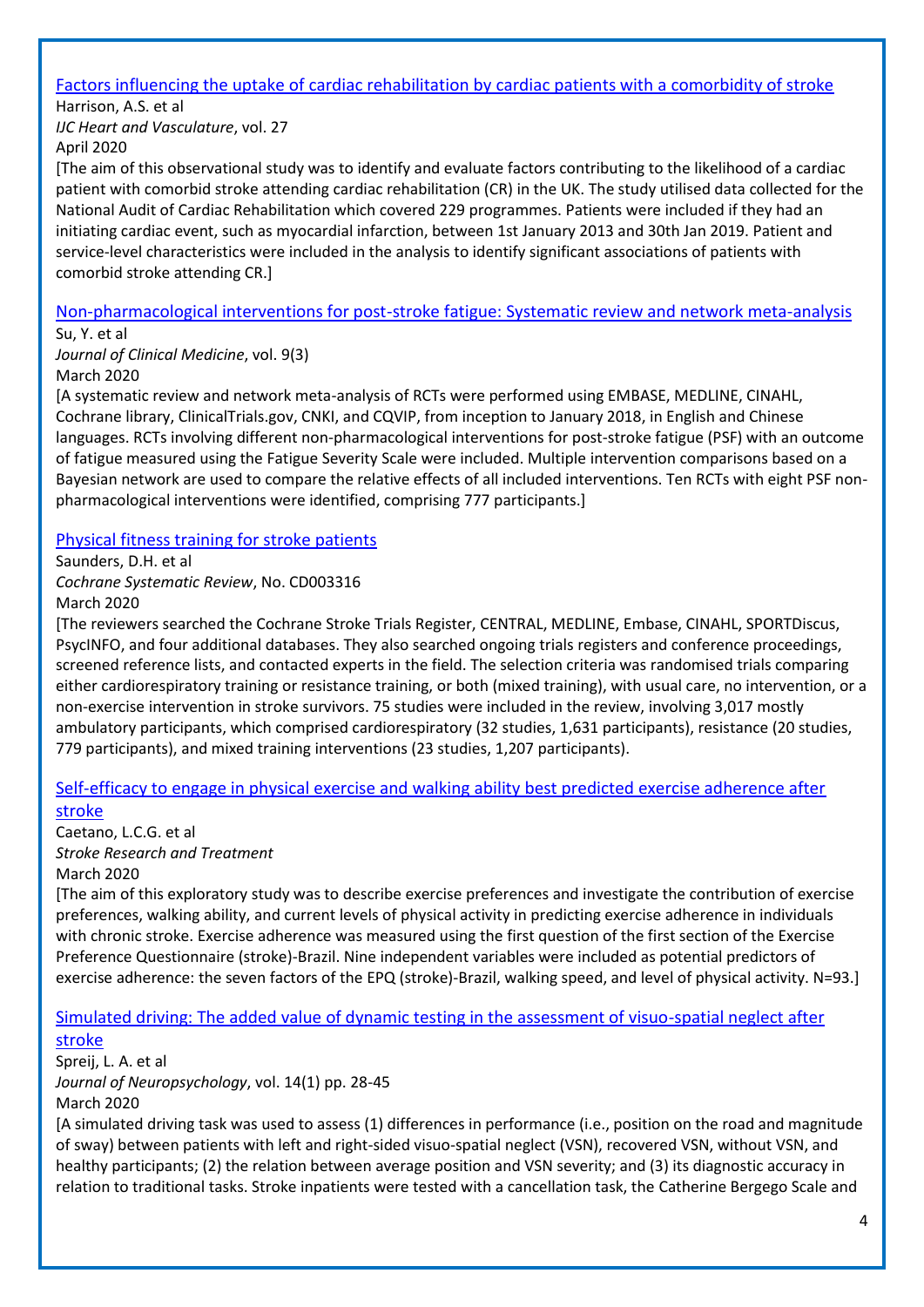the simulated driving task. In total, 33 patients with left-sided VSN+, 7 patients with right-sided VSN+, 7 patients with left-sided R-VSN, and 53 patients without VSN and 21 healthy control participants were included.]

# <span id="page-4-0"></span>**Risk of stroke**

[Association of magnesium intake with type 2 diabetes and total stroke: an updated systematic review and](https://bmjopen.bmj.com/content/10/3/e032240)  [meta-analysis](https://bmjopen.bmj.com/content/10/3/e032240)

Binghao, Z. et al *BMJ Open*, vol. 10(3) March 2020

[The reviewers performed a meta-analysis to (1) establish a comprehensive estimate and update the epidemiological evidence for clinical practice; (2) discuss the results of stroke subtype and the impact of several statistical and epidemiology confounders on the investigated association; and (3) highlight the details of the dose–response pattern observed among the participants analysed in the studies. PubMed, Embase, Cochrane Library, Web of Science and ClinicalTrials.gov were systematically reviewed through inception to 15 March 2019, for studies on magnesium intake and T2D or stroke, without language restrictions. The reviewers also manually searched the reference lists of the retrieved literature, bibliographies and grey literature for further eligible articles. A total of 41 prospective cohort studies comprising 53 cohorts, 1,912,634 participants and 76,678 cases were included.]

[Ischaemic stroke in young adults: a global perspective](https://jnnp.bmj.com/content/91/4/411?hwoasp=authn%3A1586979380%3A4058671%3A2462540182%3A0%3A0%3AKXFCkmYBI%2Bus4oan4mDYRQ%3D%3D)

Boot, E. et al

*Journal of Neurology, Neurosurgery, and Psychiatry*, vol. 91(4) pp. 411-417 April 2020

[This narrative review provides an overview of the global variation in the epidemiology of stroke in young adults, with special attention to differences in geography, ethnicity/race and sex, as well as traditional and novel risk factors for early-onset ischaemic stroke, such as air pollution. The authors consider the understanding of global differences an important prerequisite for better region-specific prevention and treatment.]

The correlation between recurrent [risk and CYP2C19 gene polymorphisms in patients with ischemic stroke](https://journals.lww.com/md-journal/FullText/2020/03130/The_correlation_between_recurrent_risk_and_CYP2C19.17.aspx)  [treated with clopidogrel for prevention](https://journals.lww.com/md-journal/FullText/2020/03130/The_correlation_between_recurrent_risk_and_CYP2C19.17.aspx)

Liu, G. et al *Medicine*, vol. 99(11) p. e19143

March 2020

[This study aimed to explore the correlation between recurrent risk and CYP2C19 gene polymorphisms in patients with ischaemic stroke (IS) treated with clopidogrel for prevention. 289 patients with IS treated with clopidogrel regularly were enrolled and stroke recurrence of all patients were recorded by follow-up. The correlation between CYP2C19 gene polymorphism and stroke recurrence in patients taking clopidogrel regularly was analysed.]

# <span id="page-4-1"></span>**Service Design, Technology & Quality Improvement**

[What helps and hinders the provision of healthcare that minimises treatment burden and maximises](https://bmjopen.bmj.com/content/10/3/e034113)  [patient capacyity? A qualitative study of stroke health professional perspectives](https://bmjopen.bmj.com/content/10/3/e034113) Kyle, J. et al *BMJ Open*, vol. 10(3) March 2020 [The authors aimed to examine the potential barriers and enablers to minimising treatment burden and maximising patient capacity faced by health professionals and managers providing care to those affected by stroke. The setting was primary and secondary care stroke services in a single health board area in Scotland. There were 21 participants including stroke consultants, nurses, physiotherapists, occupational therapists, speech and language therapists,

psychologists, general practitioners and health-service managers. Face-to-face qualitative interviews were conducted with the participants and data were analysed using thematic analysis to ascertain any factors that influence the provision of low-burden healthcare.]